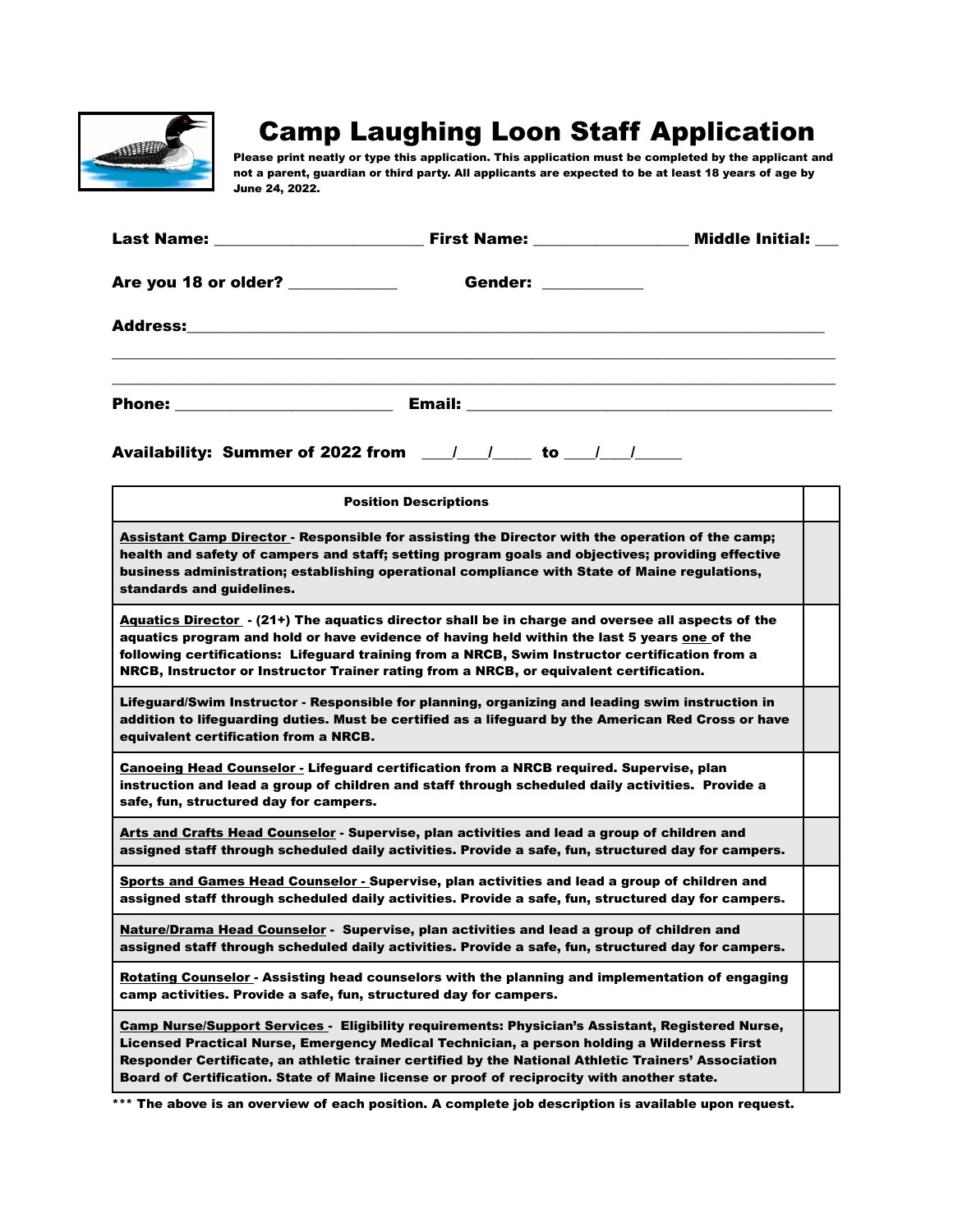Please indicate your position preference and the reason for your choice:

State why you would like to be part of our CLL staff:

List any job, experiences, leadership opportunities or hobbies that add to your qualifications as a staff member: \_\_\_\_\_\_\_